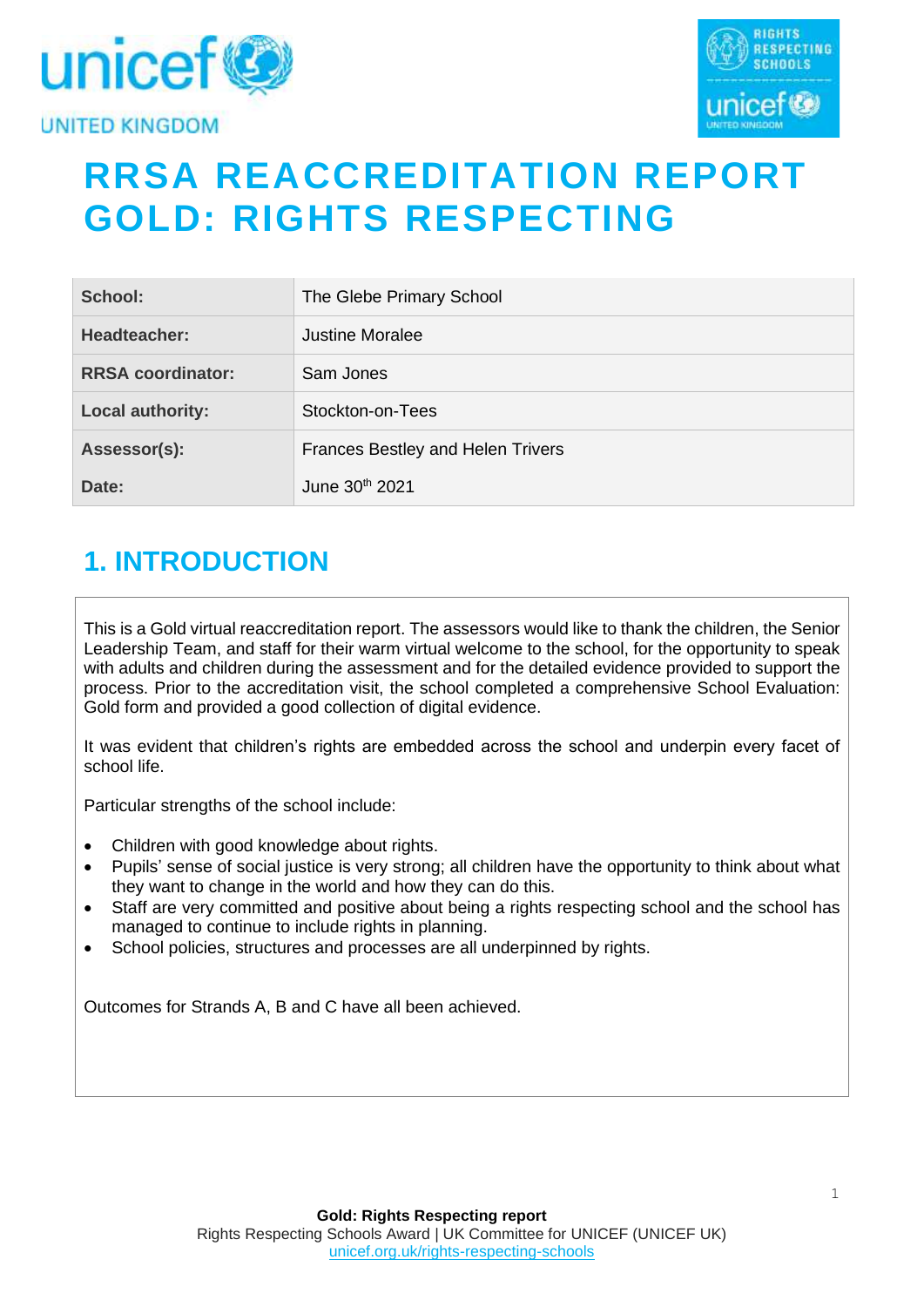



# **2. MAINTAINING GOLD: RIGHTS RESPECTING STATUS**

Our experience has shown that there are actions that have proven useful in other RRSA schools and settings in helping them to maintain and build on their practice at Gold level. Here are our recommendations for your school:

- Continue to embed teaching and learning about a breadth of rights. Consider doing a curriculum audit to ensure that a range of rights taught across the school and that learning about rights is built on as they move up through the school.
- Consider moving towards a positive behaviour policy and consult with the children about the development of this.

# **3. ACCREDITATION INFORMATION**

| <b>School context</b>                              | The Glebe Primary School has 437 pupils on roll. 22%<br>of pupils are eligible for Pupil Premium funding, 0% of<br>children have an EHCP and 11% of children speak<br>English as an additional language. |
|----------------------------------------------------|----------------------------------------------------------------------------------------------------------------------------------------------------------------------------------------------------------|
| <b>Attendees at SLT meeting</b>                    | Headteacher, RRSA coordinator, deputy headteacher,<br>KS1 leader, Lower KS2 leader.                                                                                                                      |
| Number of children and young people<br>interviewed | 7 RRSA Champions from Y1 to Y6. 6 children from<br>across the school from Y5 and Y6.                                                                                                                     |
| <b>Number of adults interviewed</b>                | 2 class teachers including the SENCO, 3 TAs and a<br><b>Parent Governor</b>                                                                                                                              |
| <b>Evidence provided</b>                           | Gold evaluation form, digital evidence and focus<br>groups.                                                                                                                                              |
| Registered for RRSA: 30/03/2011                    | <b>Silver achieved: 16/04/2013</b><br>Gold achieved: 14/10/2014, 07/12/2017                                                                                                                              |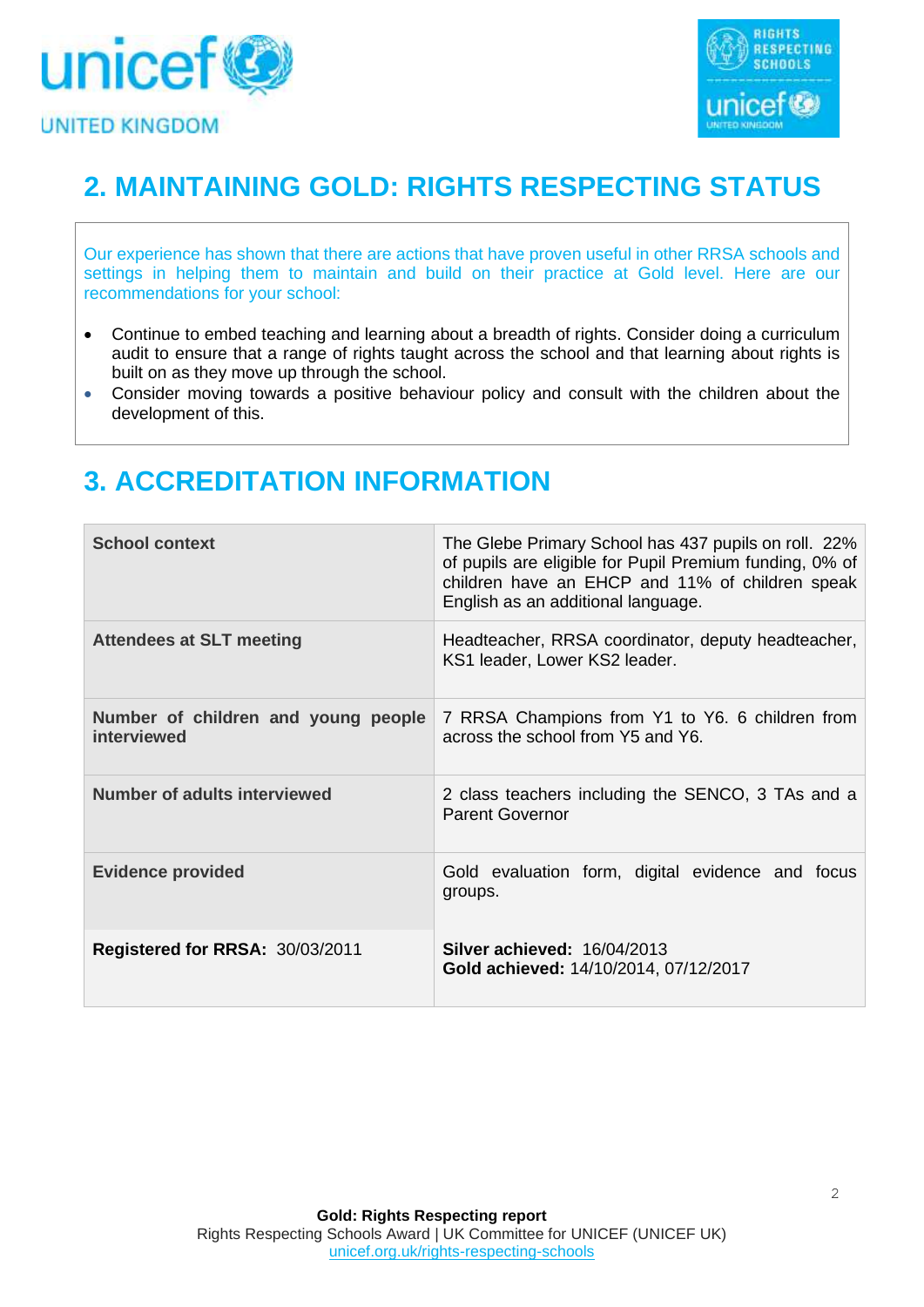



### **STRAND A: TEACHING AND LEARNING ABOUT RIGHTS**

The United Nations Convention on the Rights of the Child (CRC) is made known to children, young people and adults, who use this shared understanding to work for improved child wellbeing, school improvement, global justice and sustainable development.

#### **Strand A has been achieved**

Children spoken with were able to confidently talk about a wide range of articles of the CRC. They understood that rights are unconditional, universal and cannot be taken away, that rights do not need to be earnt and are all equally important, concepts that they recap at the beginning of each year in assemblies using the 'ABCDE of Rights' resource. Children were clear that adults are duty bearers, and also explained that the government has ultimate responsibility for ensuring that their rights are met. As children spoke about rights, they naturally made links with their own lives and the lives of children around the world, demonstrating a good understanding of situations where rights are not enjoyed by children. For example, one child said, "*We read a book called Ahmed's Secret about a boy in Egypt. It links to the right to education because before, he couldn't write his name."* Another child said, "*Fairtrade is important because in some countries child labour is not illegal, so that links to children's right to education. So, if you buy Fairtrade then families might be able to pay for their education and not have to work*."

Children normally learn about rights through their daily assemblies, where there is a different focus right each fortnight. However, with the Covid-19 restrictions in place, this has been replaced with learning about the Article of the Week within classrooms, ensuring that children continue to be exposed to a wide range of articles. The headteacher said, *"The curriculum is the best we've had – it's really strong and RRSA has given the focus for teachers to widen their knowledge about the world and pass this on to the children."* Teachers also make links with rights in their planning across the curriculum from reception right up to Y6 with one member of staff saying, "*We talked about turtles getting trapped in rubbish and we linked this to rights and global goals. It comes naturally, we can see where the links are. On our proformas for planning there is a section for RRSA, so it is always in mind."* Another said, "*We link it to fiction, and we talk about cultural differences and not everyone having same access to rights*." The RRSA lead explained that, "*We've revamped our history and geography curriculum and strengthened links to rights and global goals."* However, he also explained that children now bring things up themselves and staff are more confident in rolling with this, "*My Y5 class are very mature and are able to have lengthy debates and link rights with current events*." All classes have RRSA floor books to record their rights work.

There was clear commitment to the CRC shown by adults and the wider school community. The headteacher explained that, "*The ethos of Rights Respecting is apparent from coming through the door."* Teachers agreed that it is embedded throughout the school, from interview and induction processes, to staff meetings and training and that, "*It's a big part of our school environment – duty bearers on doors, articles and global goals on all displays."* In fact, the headteacher said, "*Each candidate in a recent recruitment mentioned RRSA so it must feature, as they had all picked it up!"* A new member of staff explained that they received support and information about the CRC as part of their induction process, and that all new staff receive this. The school governor said that RRSA is mentioned at all governor meetings, and forms part of the headteacher's report saying, *"[RRSA] puts a different spin on things. It enhances things and asks us to look at it from a different point of view."* Relevant school policies reference rights and rights are also part of the School Development Plan. Parents are kept informed about rights through the newsletter and the website and also through discussions with their children with one parent saying, "*Rights is embedded through what they do. Through homework we can find out what rights they have been learning about that week."* The headteacher said that a positive outcome from Covid-19 was increased parental engagement with learning, particularly rights respecting home learning, **"***Some parents who wouldn't normally have*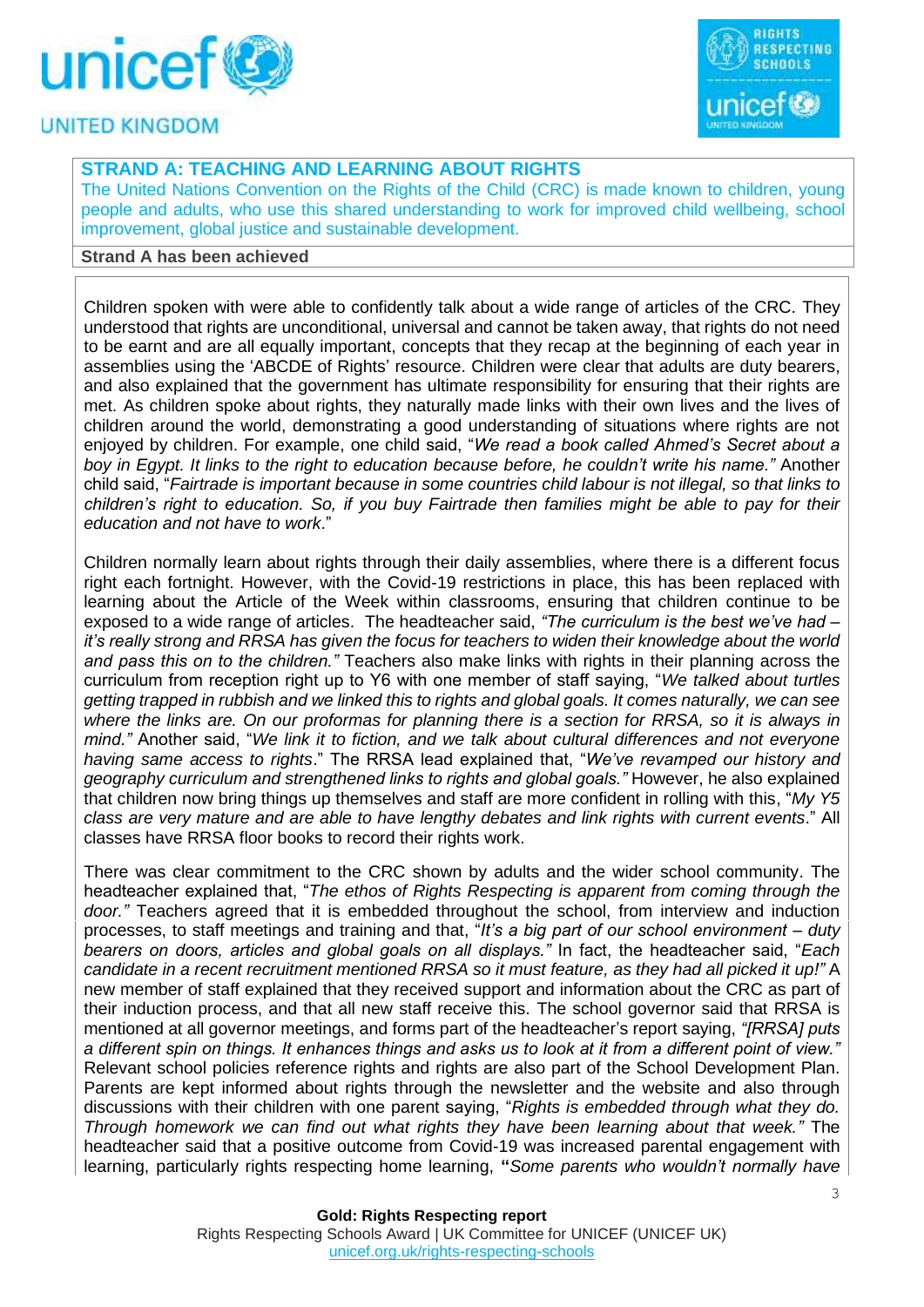



*been able to participate have been involved."* Another parent talked about her child's sense of empathy and agency, "*It initiates conversations at home. We talked about children in the local area and making hampers for children. My son made me put the things into the basket that he liked to make sure that the children had access to the same things he had access to."*

#### **STRAND B: TEACHING AND LEARNING THROUGH RIGHTS – ETHOS AND RELATIONSHIPS**

Actions and decisions affecting children are rooted in, reviewed and resolved through rights. Children, young people and adults collaborate to develop and maintain a school community based on equality, dignity, respect, non-discrimination and participation; this includes learning and teaching in a way that respects the rights of both educators and learners and promotes wellbeing. **Strand B has been achieved**

Children agreed that they are able to enjoy a wide range of their rights in school with one child saying, *"The best thing is that everyone knows about rights and they are respected. You don't need to worry about rights being met."* Children create class charters at the end of each year with their new teachers in preparation for the next year, with actions for both children and duty bearers to ensure the chosen rights are met. The RRS lead explained the ongoing importance of the charters saying, "*If there are new children [throughout the year], they are always added to this charter and supported to understand it."* Children understood the concepts of fairness and equity and each class has had sessions to discuss these concepts. One teacher said, *"Social justice comes across… We had a lesson about equality and there were so many discussions about what this looks like."* One child talked about equity saying, "*It might not be equal because some people need more help than others. But that is ok... Everyone has different strengths and so people need different support."*

Staff and children reported that relationships across the school are positive and founded on dignity and a mutual respect for rights. One child said, "*We encourage new people. If you have a supply teacher, they might not understand so we help them,*" and another said, "*We are always nice to each other and if someone hurts themselves, we help them.*" Staff said that the rights framework is, "…*a common language that children and staff use. It helps with discussions about consequences. It's more of a problem-solving approach."* RRSA Champions in each class award stickers if they notice someone showing rights-respecting behaviour and at the end of each term, one child in each class wins a prize. Lunch time supervisors have received RRSA training and use this on the playground to encourage respectful behaviour. Each class has completed a session about dignity and what this may look like in school and one child said, "*Dignity means respecting yourself and others. The school does treat us with dignity. The teacher will respect our views in the work we are doing. They let us talk to them if there is something wrong. We can talk to them in private.*"

Children spoken with agreed that they felt safe in school and talked about a number of ways their school keeps them safe such as having secure fences, fire drills, labelled lanyards for visitors. The children were also very clear about different ways to keep safe online saying they had lessons on this in ICT. One child said, "*The school protects us. If something happened, we know we would be safe."* Children were clear about what they would do if there was a problem saying, "*If we didn't feel safe, we'd tell the teacher,"* and, "…*it would be sorted out."* Each classroom also has a worry monster and children know that if they have any concerns, they can post their worries into the worry monster or on the 'Worry Washer' page on the school website.

The school places children's social and emotional wellbeing high on their agenda. Children said, "*The school don't put too much pressure on us when we do our work*," and that they talk about mental health in PSHE lessons. The Zones of Regulation are displayed in each classroom to support children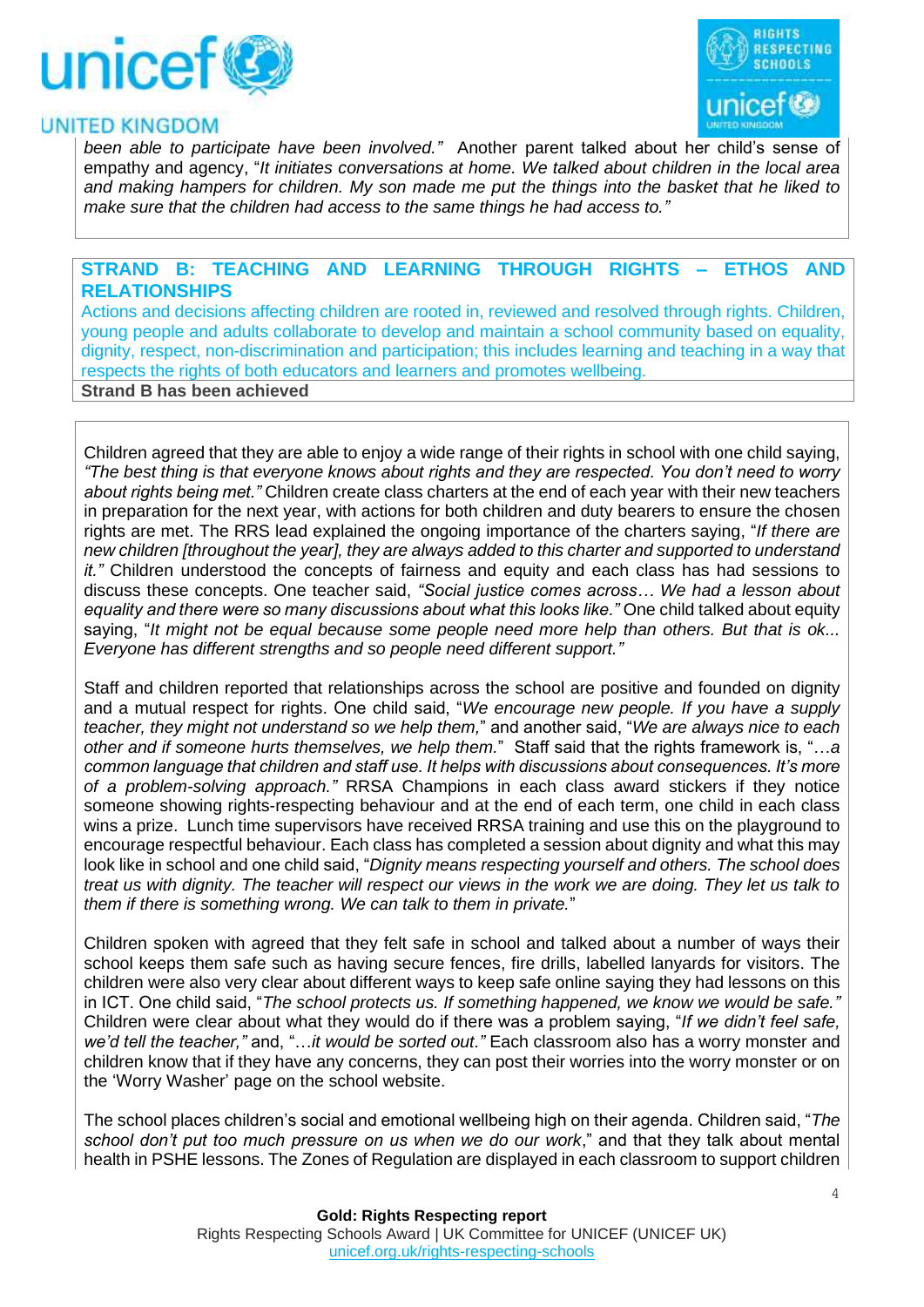



to identify their feelings and deal with them in a healthy way and the school also offers weekly counselling for children when needed. All staff received training at the beginning of the school year which focused on children's mental health and well-being. Lots of work is completed each term focusing on mental health, during PSHE lessons and themed days. Children also learn about physical health with the curriculum covering toothbrush training in Nursery and Reception, healthy eating in KS1 and changes to the body in KS2. There is a breakfast club accessible to all children and all children have a bagel each morning to ensure they are fed and ready to learn. Children said that, *"Everyone has fresh water, and we eat fruit at breaktime because it's healthy for you*." They said they enjoy the variety of physical activities they do, "*We've done crazy golf and dancing, archery, and at breaktime, running keeps us healthy."*

Children felt valued and included at school and the school has a strong culture of inclusion and nondiscrimination with one child saying, "*Everyone can be themselves*." Children are celebrated each week at the Celebration Assembly and are also encouraged to bring in achievements from outside of school. The school ensures that trips and clubs are accessible to all, regardless of family income and there are specific extra-curricular activities for children with SEND. The headteacher explained that they have started to look at diversity within their curriculum although they have more work to do on this and are planning staff training in this area. One teacher said, "*In KS1 we look at things like Pride Month and Black Lives Matter. We are fluid in PSHE so that we can address issues as they arise."* 

Children spoken with enjoyed school and agreed that they were supported to have a say and play an active role in their own learning. They explained that they have targets and are given resources to make sure they can work independently. When starting new topics, they complete KWL grids and they are given choices about what they write about in English lessons. One teacher said the best thing about their school being rights respecting was, "*Giving the children a voice and making sure that they have a say and are involved in every process of their learning."* The headteacher said, *"Behaviour and attitudes to learning is very strong. I feel confident to take visitors into any classroom as it's such a purposeful calm learning environment with positive attitudes."*

### **STRAND C: TEACHING AND LEARNING FOR RIGHTS – PARTICIPATION, EMPOWERMENT AND ACTION**

Children are empowered to enjoy and exercise their rights and to promote the rights of others locally and globally. Duty bearers are accountable for ensuring that children experience their rights.

#### **Strand C has been achieved**

Children agreed that they had a voice in school and that their views were taken seriously. They talked about Article 12 saying, "*If you have ideas, they listen to you. My teacher said she tries to make sure she speaks to everyone every day, so everyone is listened to*." A staff member agreed, *"Children know they have a voice and they will be listened to and respected."* Children are able to join a wide range of pupil voice groups such as the RRSA Champions, Eco Warriors and Digital Leaders, and when asked why they wanted to become a RRSA Champion one child said, "*I wanted to show people that anyone can be what they want no matter their race, gender or religion, they can do what they want."* The school has a Head Boy and Head Girl who meet with the headteacher each week to discuss school improvement, and each class also has a suggestion box that their school councillor is in charge of which the school council discuss at their meetings. The headteacher explained that the school council are involved in interviews for new members of staff, including herself.